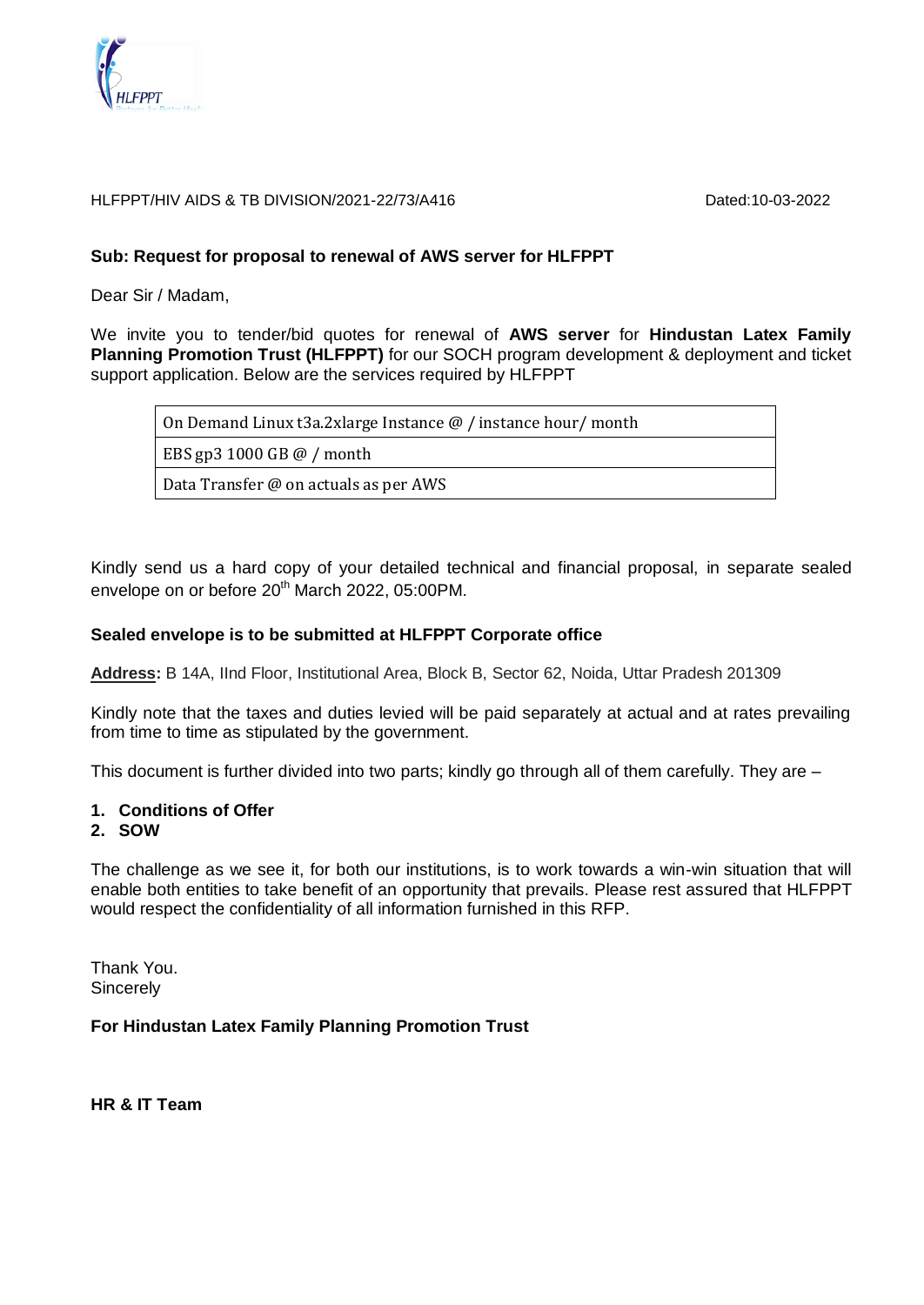

# **PART – 1: CONDITIONS OF OFFER**

### **1. Introduction**

- 1.1. This document describes the conditions relating to the submission of Offers in response to invitations by **Hindustan Latex Family Planning Promotion Trust** (**HLFPPT**) (hereinafter referred to as "HLFPPT") to companies to submit bids or proposals.
- 1.2. In order to simplify administration and to prevent a proliferation of "standard conditions" for different types of competitive acquisitions, HLFPPT uses a single set of standards "Conditions of Offer". For this reason, this document adopts the following customized definitions:

| "Bid"                 |  | a generic term covering "Proposal" or "Tender" submitted in  |  |  |  |
|-----------------------|--|--------------------------------------------------------------|--|--|--|
|                       |  | response to this RFP                                         |  |  |  |
| "Bidder"              |  | : a generic term meaning a respondent to this RFP            |  |  |  |
| "Conditions of Offer" |  | a generic term meaning either "Conditions of Proposal" or    |  |  |  |
|                       |  | "Conditions of Tender" as appropriate                        |  |  |  |
|                       |  | the agreement(s) to be entered into between Hindustan Latex  |  |  |  |
| "Contract(s)"         |  | : Family Planning Promotion Trust and a successful Bidder or |  |  |  |
|                       |  | Bidders as a result of this Request for Offer                |  |  |  |
| "Offer"               |  | shall be interpreted to mean a response or<br>proposals      |  |  |  |
|                       |  | submitted by bidders to this RFP                             |  |  |  |
| "Request for Offer"   |  | : this term takes the meaning of Request for Proposal (RFP)  |  |  |  |

# **2. Late or Non-Compliant BIDS**

2.1. HLFPPT will not be obliged to consider any Bid submitted later than the closing date or otherwise not totally in accordance with the terms and conditions of this Request for Proposal.

#### **3. Alterations, Erasures or Illegibility**

3.1. Bids having alterations or erasures therein or Bids in which prices in the Price Schedule are not clear and legible shall at HLFPPT discretion be excluded from consideration.

# **4. Language of BIDS**

4.1. All Bids, including supporting technical data, shall be written in the English language and unless otherwise specified, measurements expressed in International Standard (SI) units.

#### **5. BID Validity Period**

5.1. This Bid shall be available for acceptance by HLFPPT till March 20<sup>th</sup> 2022, 05:00PM.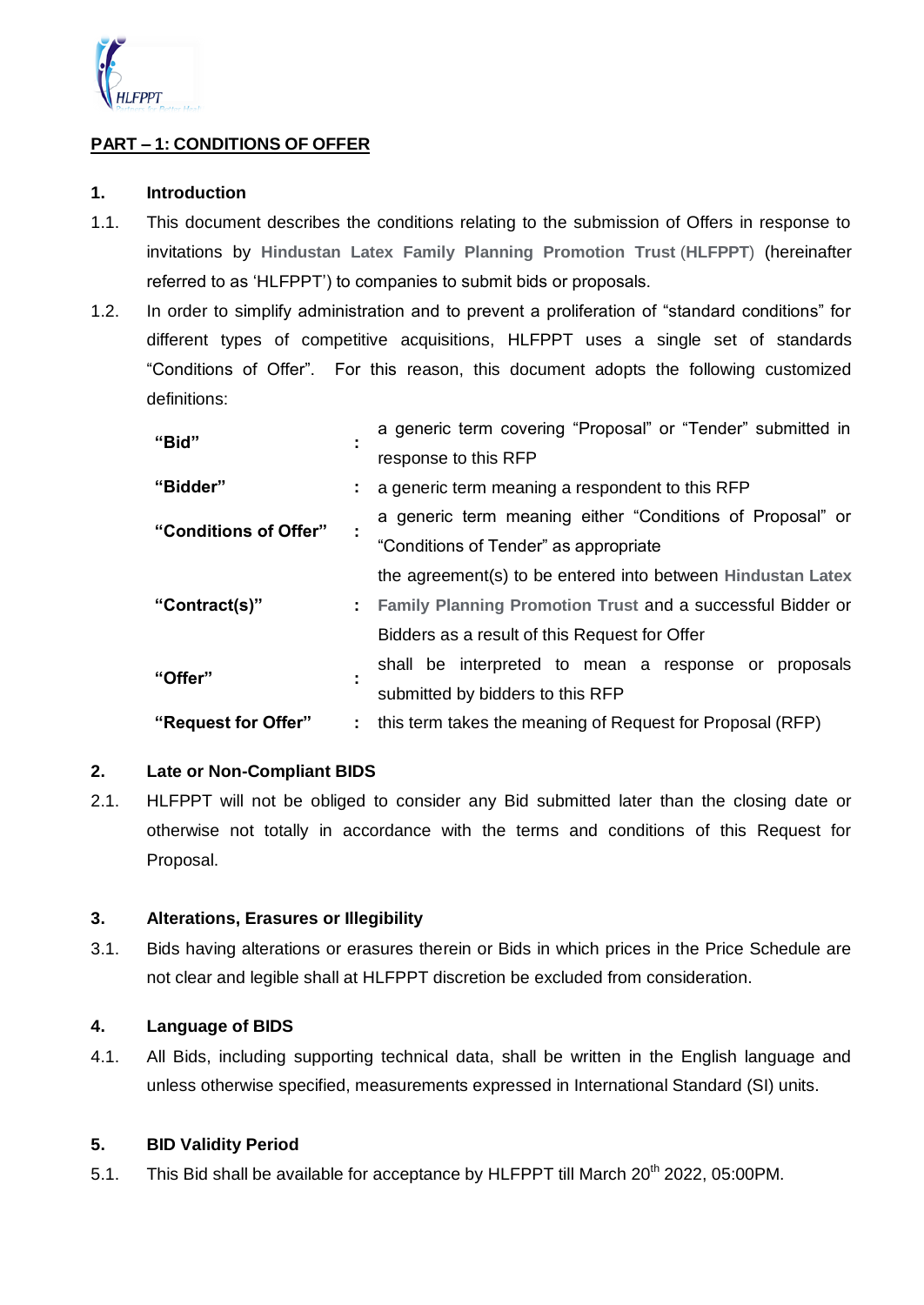

### **6. Acceptance of BID**

- 6.1. Neither the lowest priced nor any Bid will necessarily be accepted. No Bid shall be deemed to have been accepted unless and until the fact of such acceptance has been notified to the Bidder in writing.
- 6.2. HLFPPT shall be under no obligation to give reasons for not accepting any of the Bids.
- 6.3. The acceptance of any Bid is subject to HLFPPT internal approval.
- 6.4. Unsolicited revisions by any Bidder to the Request for Proposal after the closing date shall be rejected. Furthermore, submissions from Bidders who breach this clause shall at HLFPPT discretion be excluded from further consideration.

### **7. Approach**

- 7.1. This Request for Proposal represents the only opportunity that HLFPPT is granting to Bidders to make an offer to supply all or part of the product and/or services (as applicable). It is therefore important that submissions are credible and demonstrate the Bidder"s commitment to this process and provision of all or part of the product and/or services (as applicable).
- 7.2. HLFPPT at its discretion may elect to not progress this project/activity beyond the Bid evaluation stage. The quality of product and/or services (as applicable) proposed by Bidders, the economic justification of the bid solutions and the fitness for purpose to meet HLFPPT requirements will largely determine what decision is made.

#### **8. Ownership of BID Documents**

8.1. In consideration of HLFPPT undertaking to give fair consideration and to take into account the Bidder's Offer with any other Bids received, but for no other consideration, all Bid documents submitted in response to this Request for Proposal shall become the property of HLFPPT which may use such information, including the copying of same, for Bid evaluation purposes. Not withstanding the above and without prejudice to anything agreed in any subsequent Contract, ownership of the intellectual property in the information contained in the Bid documents shall remain unchanged.

# **9. BID Prices and Pricing Basis**

- 9.1. Prices are to be fixed and firm and not subject to any escalation or exchange rate variation for the term of the Contract except to the extent (if any) provided for in any Contract provided as part of this Request for Proposal.
- 9.2. The prices shall be in Indian Rupees.
- 9.3. The price shall be deemed to embrace all costs and charges associated with carrying out all elements of the proposed contract/s [e.g. supply, delivery and customization (if necessary),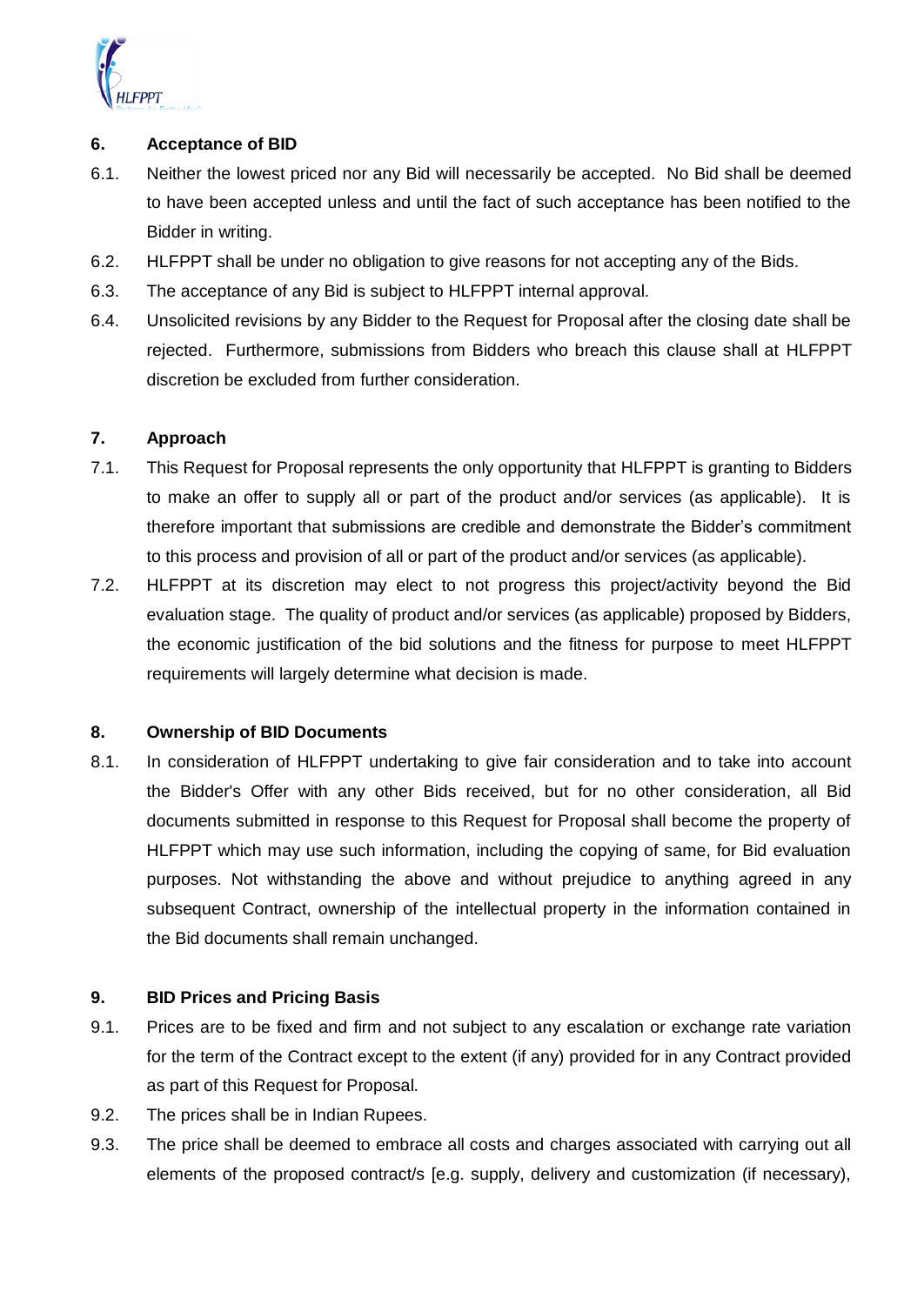

installation (if necessary), commissioning (if necessary), license fees, services of representatives, royalty payments, service fees etc.].

9.4. Bidders shall respond to all options in the Request for Proposal.

### **10. Agreements**

- 10.1. It is HLFPPT well-established policy and practice to contract using its terms and conditions.
- 10.2. HLFPPT at its option may at any time decide not to consider Bids, which do not conform to these requirements.

#### **11. Statement of Compliance**

- 11.1. HLFPPT reserves the right to reject any Bid, which does not comply, fully with the clauses contained in the Request for Proposal.
- 11.2. The Clauses incorporated in the Request for Proposal represent the basis upon which HLFPPT proposes to contract. The degree of the Bidder's overall compliance shall be a primary consideration in the comparative evaluation and Bid selection process.
- 11.3. Once Bids have been received, HLFPPT will not accept further commercial or legal revisions, which constitute a change to the original proposal submitted by the Bidder in response to the Request for Proposal.
- 11.4. Where a Proposal does not comply with a particular clause, the extent of non-compliance should be stated and full details of any alternative Bid, including the price differential between compliance and non-compliance must be given.

### **12. Agency Arrangements**

12.1. HLFPPT will deal only directly with the Vendor in the development and presentation of Bids or any negotiations, which might ensue.

#### **13. BID Conflicts**

13.1. Where a Bidder identifies any conflicts or inconsistencies between the Bid documents, the Bidder shall bring these inconsistencies to the notice of HLFPPT, through the Contract Authority or channels authorized in writing by the Contract Authority, for clarification as per the above paragraph. Otherwise, HLFPPT may reject any assumptions made in the Bid responses.

### **14. Confidentiality**

14.1. Bidders shall not disclose to any third party (except to those directly involved in making their Bid), nor publicize in anyway the existence, details, invitation to participate and participation in this proposal without prior written consent from HLFPPT. This restriction remains in force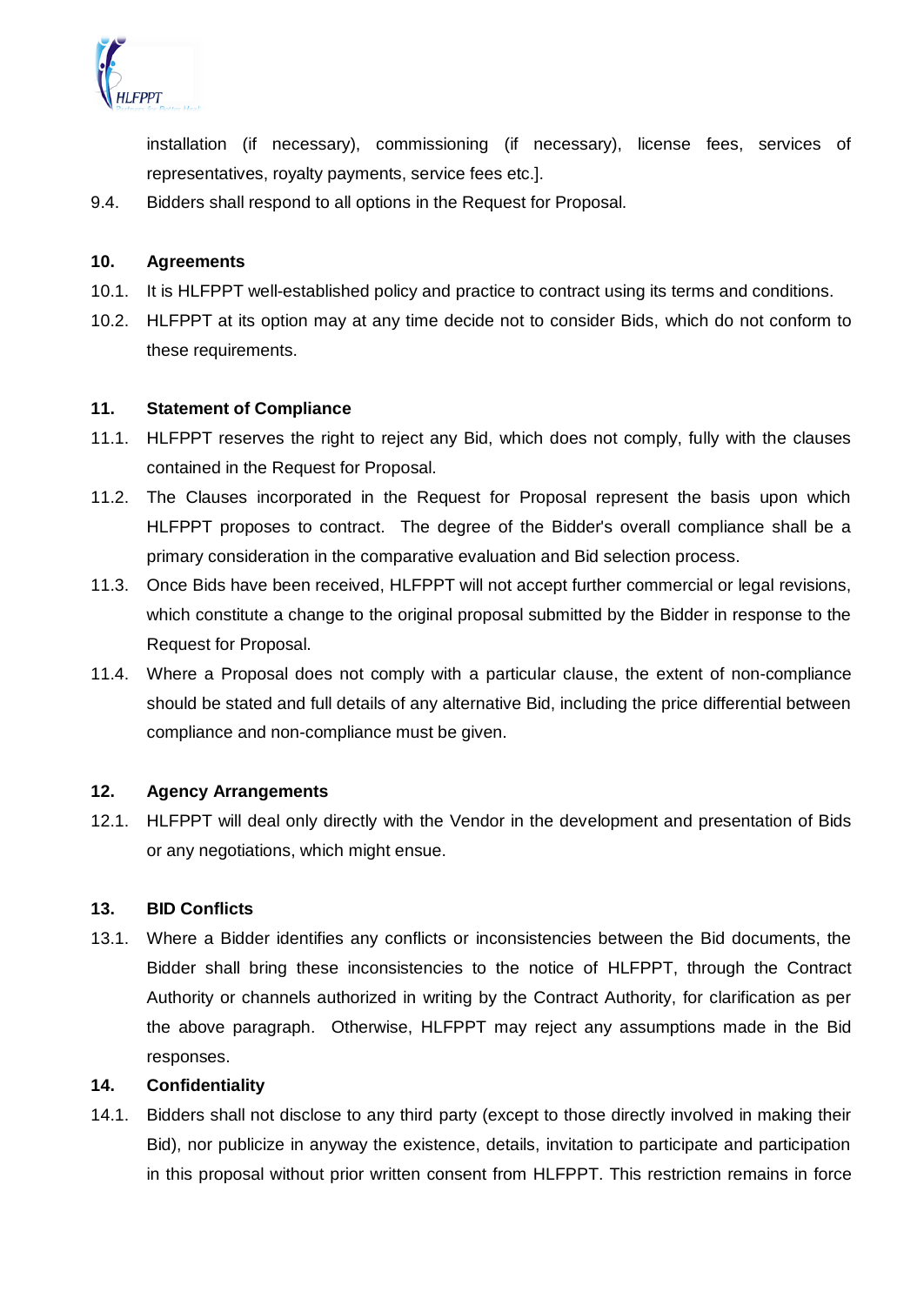

indefinitely for both successful and unsuccessful Bidders. Submissions from Bidders who breach this clause shall at HLFPPT discretion be excluded from consideration.

### **15. Deliverables**

15.1. Other information that bidders wish to submit should follow the above items. Where considered necessary for clarity or to keep the main part of the response of manageable size, large documents/data (like Data type details, AWS account credentials, technical pamphlets, server descriptions etc.) can be placed out of sequence rather than following the comments for the appropriate Part of the Request for Proposal. If this is done, a clear reference to these documents is to be provided at the appropriate place in the submission.

15.2. Confidentiality of Data is to be maintained while providing services to HLFPPT

### **16. Criteria For Selection**

- 16.1. Many factors will influence the choice of the successful tender respondent, but the HLFPPT is not bound to accept the lowest tendered price nor is it committed to explaining the rationale for the choice. Competitiveness, value and continuous improvement will be given weight in decision process. The ultimate goal of this exercise is to ensure that the company has the most improving and competitive rates while providing excellent service simultaneously.
- 16.2. Specifically the following criteria will be considered in evaluating your response:

#### **Company Profile**

- Presence in the given field
- Revenue for last three years
- Financial Security
- **Existing Client base**

#### **Commercial**

- Rate offered
- Credit terms
- Terms and conditions
- Lower running cost

#### **Customer reference**

Customer reference check

#### **Existing vendor**

Quality of earlier work Meeting timelines on delivery

#### **Functional**

- **-** Timely Service / SLA
- **-** Client orientation
- **-** Flexibility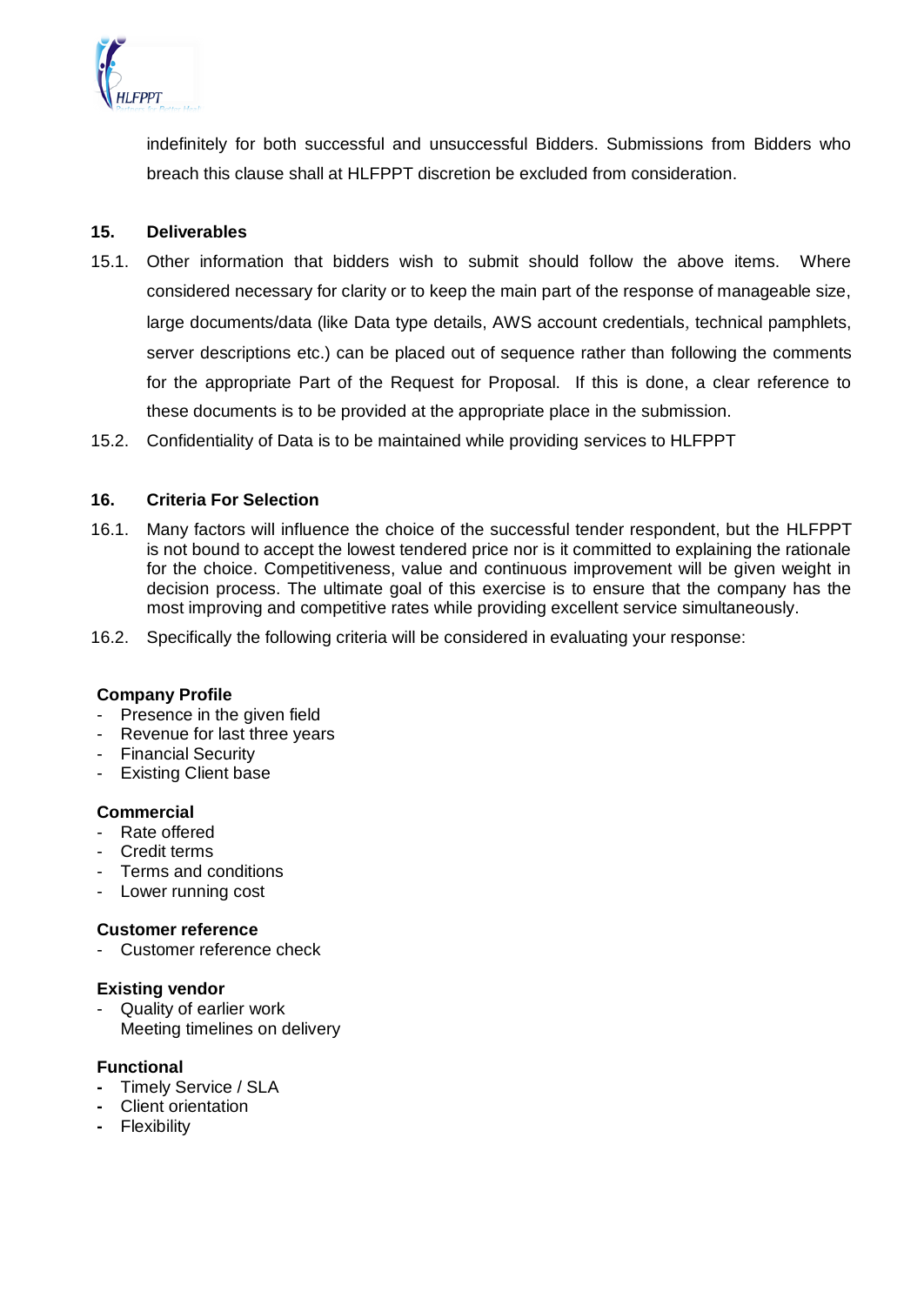# **PART – 2 : STATEMENT OF REQUIREMENTS**

# **PART – 2 : STATEMENT OF REQUIREMENTS**

| AALIMAA RAMIIN          |                     |                  |
|-------------------------|---------------------|------------------|
| Name                    | ٠<br>$\blacksquare$ |                  |
| Address                 | ٠<br>$\blacksquare$ |                  |
| Year of Incorporation   | t,                  |                  |
| Main Telephone          | ٠<br>$\blacksquare$ | Fax Number<br>÷. |
| Other Telephones        | ٠<br>$\blacksquare$ | Fax Number<br>÷  |
| E-mail Address          | ٠<br>$\blacksquare$ |                  |
| <b>Internet Address</b> | ٠<br>$\blacksquare$ |                  |
| General Manager         | ÷                   |                  |

# **17. Contact Details**

# **18. Organizational Overview**

2.1 Please share list of directors and key management executives together with their management responsibilities and background. Are any of the Directors/ key management executives politically exposed? If yes, please provide details

| Name | Designation | Experience in this field   Politically |  |          | exposed |
|------|-------------|----------------------------------------|--|----------|---------|
|      |             | (Yrs)                                  |  | (Yes/No) |         |
|      |             |                                        |  |          |         |
|      |             |                                        |  |          |         |
|      |             |                                        |  |          |         |
|      |             |                                        |  |          |         |
|      |             |                                        |  |          |         |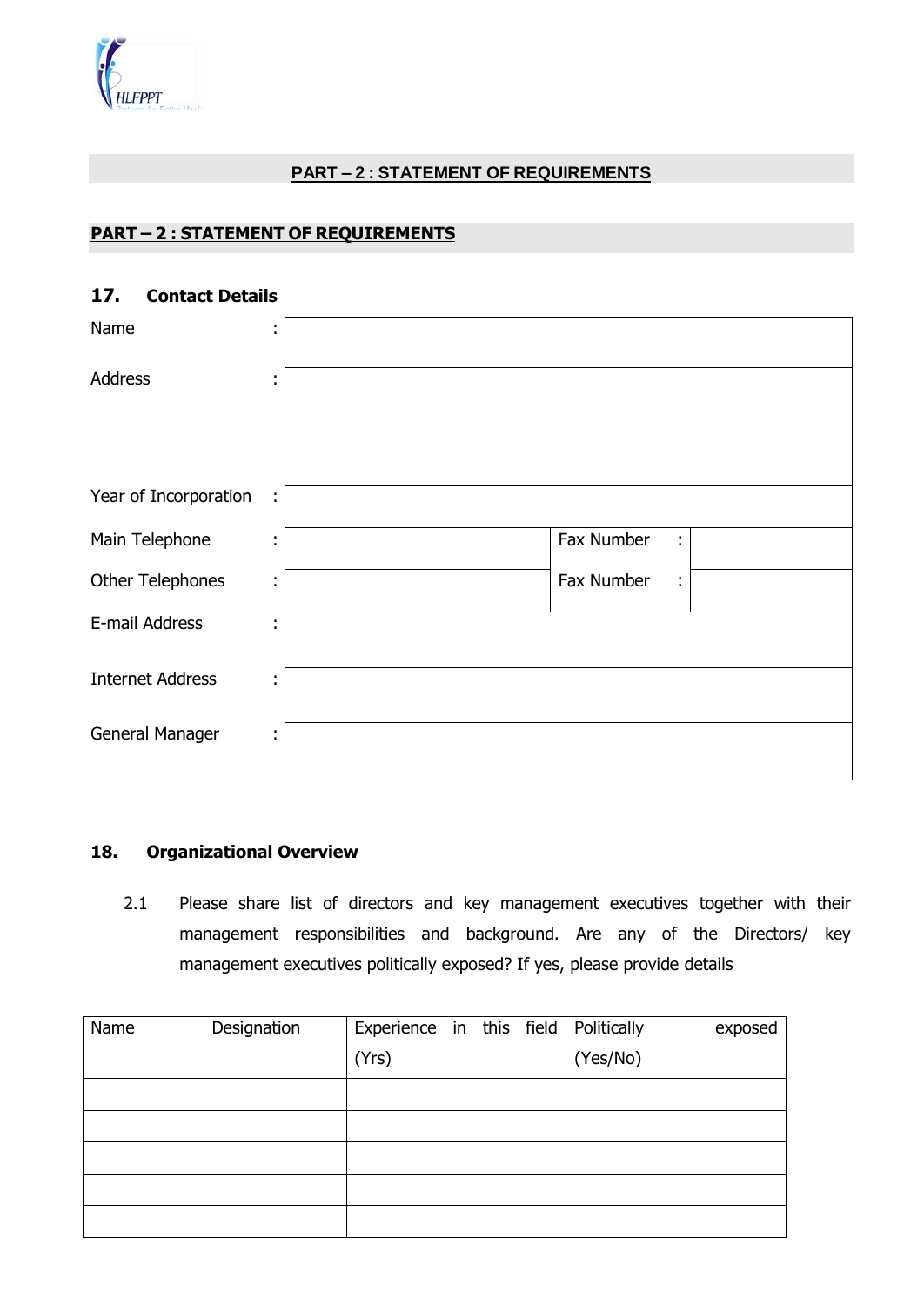

# 2.2 Group/Company Details

| Type of Company |         |   |     |
|-----------------|---------|---|-----|
| Parent/Holding  | company | & | its |
| Subsidiaries    |         |   |     |
|                 |         |   |     |
|                 |         |   |     |
|                 |         |   |     |
|                 |         |   |     |
|                 |         |   |     |
|                 |         |   |     |

- 2.3 Is the company a corporate agent
- 2.4 Does the company provide any other service to HLFPPT. If yes, please list the services provided
- 2.5 Litigation Is the organization under litigation? if yes, pls provide details.
- 2.6 Have you ever been convicted/ booked by Competent Government Authority for any violations?
- 2.7 Are the Directors common between both the organizations Please share list of Directors
- 2.8 Is the organization under litigation? if yes, pls provide details.
- 2.9 Are any of the Directors politically exposed? If yes, please provide details

# **19.Presence in India and/or abroad**

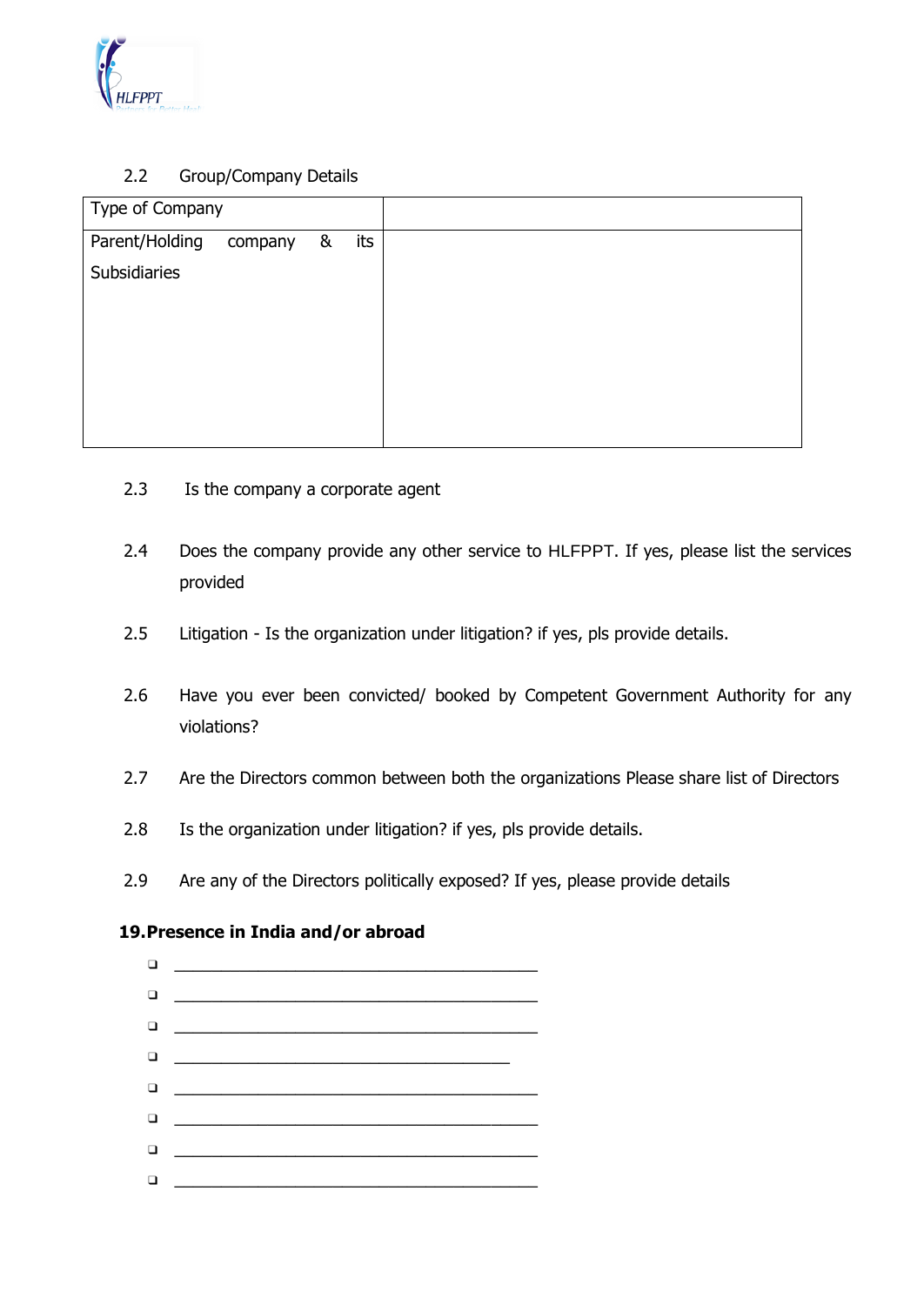

# **20. International Tie Ups**

(Affiliations to international agencies etc., attach proof)

| $\Box$ | <u> 1980 - Andrea Station Barbara (h. 1980).</u>                                                                     |
|--------|----------------------------------------------------------------------------------------------------------------------|
|        |                                                                                                                      |
| ▫      | <u> 1980 - Johann Stein, mars an deus Frankryk (</u>                                                                 |
| ▫      | <u> 1980 - Johann Stein, mars an deus Frankryk (</u>                                                                 |
| $\Box$ | <u> 1980 - Andrea Amerikaanse kommunister (</u>                                                                      |
|        | <u> 1980 - Johann Barn, mars ar breithinn ar breithinn ar breithinn ar breithinn ar breithinn ar breithinn ar br</u> |

# **21. Relationship With HLFPPT**

(Please 'I' as appropriate)

Is your organization associated with HLFPPT

• Yes  $\cdot$  No

if yes, since when  $\overline{\phantom{a}}$ 

If no, why discontinued? \_\_\_\_\_\_\_\_\_\_\_\_\_\_\_\_\_\_\_\_\_\_\_\_\_\_\_\_\_\_\_\_\_\_\_\_\_

Emphasize reason for reconsideration by HLFPPT

 $\_$  , and the set of the set of the set of the set of the set of the set of the set of the set of the set of the set of the set of the set of the set of the set of the set of the set of the set of the set of the set of th

\_\_\_\_\_\_\_\_\_\_\_\_\_\_\_\_\_\_\_\_\_\_\_\_\_\_\_\_\_\_\_\_\_\_\_\_\_\_\_\_\_\_\_\_\_\_\_\_\_\_\_\_\_\_\_\_\_\_ \_\_\_\_\_\_\_\_\_\_\_\_\_\_\_\_\_\_\_\_\_\_\_\_\_\_\_\_\_\_\_\_\_\_\_\_\_\_\_\_\_\_\_\_\_\_\_\_\_\_\_\_\_\_\_\_\_\_

### **22. Credit Policy**

(Please note that notice period herein commences from the receipt of a correct and complete (with supporting documents where applicable) invoice by the Company)

**45 Days**

#### **23. Sub-contracting policy**

As per HLFPPT norms, the service provider shall not engage into sub-contracting engagement with any other organization. The service provider shall provide with necessary details and supporting (if any) to ensure adherence to this clause